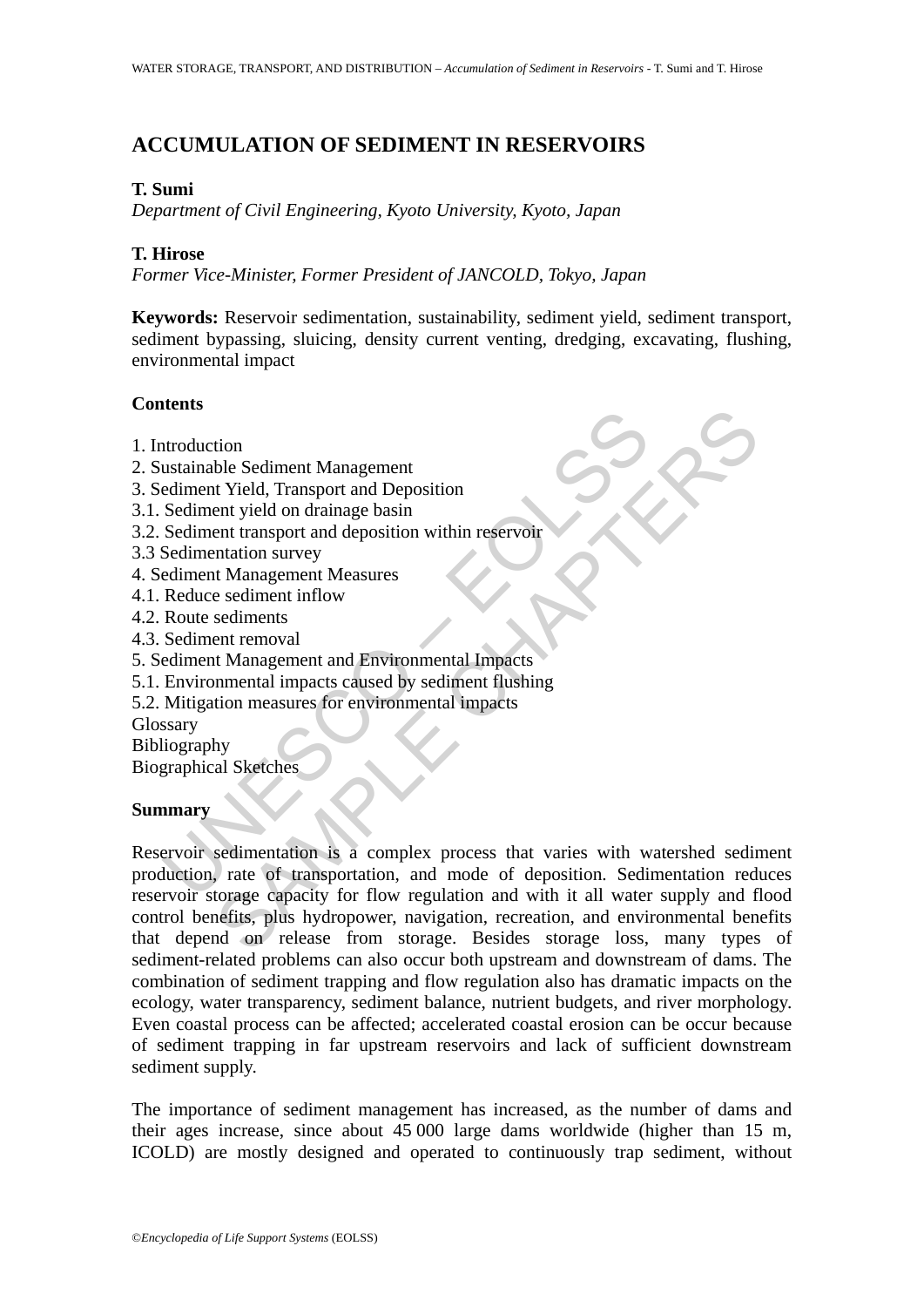specific provisions for sustained long-term use. Regarding the above necessities for proper sediment management, a paradigm shift will be required from the concept of reservoir life limited by sedimentation to a concept of managing both water and sediment to sustain reservoir function, thus generating long-term benefits.

If sustainable use is aimed at, the following sediment control strategies should be studied and executed: (i) Reduce sediment inflow by erosion control and upstream sediment trapping, (ii) Route sediments by sediment sluicing, off-stream reservoirs, sediment bypass, and venting of turbid density currents, and (iii) Sediment removal by hydraulic flushing, hydraulic dredging or dry excavation.

Of the above sediment management measures, if the reservoir satisfies suitable conditions, sediment flushing is one of the most attractive methods from the point of view of costs and contribution to downstream sediment supply. At the same time, however, flushing operations entail some risk of environmental damage to downstream reaches if the sensitivity of organisms living there is not taken into account. It is important to predict how anticipated phenomena will impact on the environment and to conduct studies to develop feasible measures that will minimize the impact.

v of costs and contribution to downstream sediment supply. *i*<br>ever, flushing operations entail some risk of environmental dama-<br>hes if the sensitivity of organisms living there is not taken in<br>ortant to predict how antici <sup>1</sup> scanned runaring to one intent incordinated the material contribution to downstream sediment supply. At the same thushing operations entail some risk of environmental damage to downstrict the sensitivity of organisms l The cost and applicability of each sediment management strategy will vary from one site to another and no single control measure can be suggested because of the large number of variables involved in reservoir sedimentation problems. However, even the largest reservoirs will eventually be reduced to small reservoirs by sedimentation and, sooner or late, will require sediment management. Reservoir sedimentation is one of the most crucial issues to be solved this century for sustainable water resources management. 'Do it now and do it quick' (Bruk, 1996) is the clue to success, and this concept should be common sense for all responsible people.

# **1. Introduction**

Most natural rivers are approximately balanced with respect to sediment inflow and outflow. Dam construction dramatically alters this balance since the increased flow depth and decreased flow velocity of a reservoir, reduces the sediment transport capacity and causes settling.

Sediments carried into a reservoir may deposit throughout its full length, thus gradually raising the bed elevation and causing aggradations. The pattern of deposition generally begins with a deltaic formation, mainly composed of coarser sediments in the reservoir headwater area. Density currents may transport finer sediment particles down to the dam.

Reservoir sedimentation is a complex process that varies with watershed sediment production, rate of transportation, and mode of deposition. Reservoir sediment depends on the river regime, flood frequencies, reservoir geometry and operation, flocculation potential, sediment consolidation, density currents, and possible land use changes over the life expectancy of the reservoir.

Sedimentation reduces reservoir storage capacity for flow regulation and with it all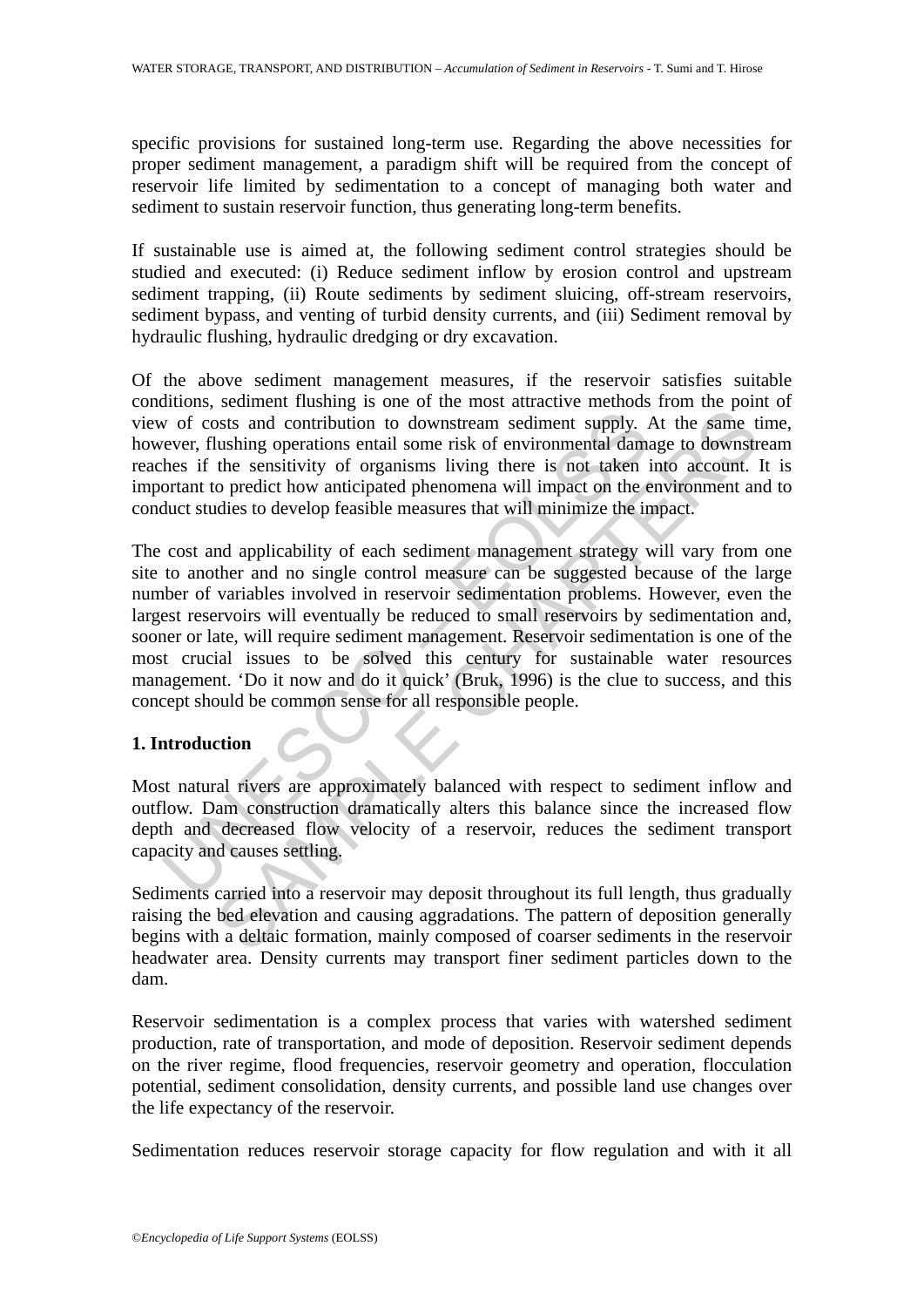water supply and flood control benefits, plus hydropower, navigation, recreation, and environmental benefits that depend on releases from storage. In addition to storage loss, many types of sediment-related problems can also occur both upstream and downstream of dams, and sediment entrainment can also interfere with the beneficial use of diverted water. Sediment can enter and obstruct intakes and greatly accelerate abrasion of hydraulic machinery, thereby decreasing its efficiency and increasing maintenance costs. Aggradations in the upstream channel may occur over long distances above the reservoir, thus increasing flood risks on these areas.

The combination of sediment trapping and flow regulation also has dramatic impacts on the ecology, water transparency, sediment balance, nutrient budget, and river morphology. The cutoff of sediment transport by the dam can cause streambed degradation, acceleration rates of bank failure, and increase scour at structures such as bridges downstream of the reservoir. Coarsened and armored streambeds will degrade or eliminate spawning beds. Even coastal process can be affected; accelerated coastal erosion can occur because of sediment trapping in far upstream reservoirs and lack of sufficient downstream sediment supply.

The importance of sediment management has increased, as the number of dams and their ages increase. Regarding the above complex phenomena, the necessities for sediment management of reservoirs can be summarized below.

- (i) It prevents reservoir sedimentation from burying water intakes or outlets and causing harmful riverbed aggradations directly upstream of reservoirs, thereby guaranteeing safety of river and dam management.
- (ii) It maintains the storage functions of the reservoir—to achieve sustained management of water resources for future generations.
- (iii) As a key to integrated sediment management of sediment routing systems, dams must be able to discharge sediment.

Item (i) has been traditionally discussed and countermeasures considered.

inate spawning beds. Even coastal process can be affected; <br>cion can occur because of sediment trapping in far upstream rese<br>cicient downstream sediment supply.<br>importance of sediment management has increased, as the num<br>r spawning beds. Even coastal process can be affected; accelerated coasing powning beds. Even coastal process can be affected; accelerated coasing occur because of sediment trapping in far upstream reservoirs and lactomstrea Item (ii) is a relatively new problem and it has mainly been treated as a future problem. Priority has been put on ways to carry out new dam development and because sedimentation capacity for 100 years is normally guaranteed, it has not been treated as an immediate problem. But extending the service life of existing dams has become an important matter. This will be discussed in the next paragraph.

Item (iii) can, by going beyond concern limited to the reservoirs, incorporate the perspective of normal supply of sediment to the former river course, contribute to wide area sediment management extending from the sediment supply region in the mountains to the downstream river and, sometimes, to the sea coast near its mouth. Here, a sediment routing system is a concept focused on the movement of sediment over a wide range from the mountains to the coast, rather than the traditional river system focus on water flow only. This concept requires integrated implementation of feasible counter-measures in every part of the system.

In Japan, the construction of debris (sabo) dams and water storage dams in the mountains, and the collection of gravel from riverbeds for construction materials, since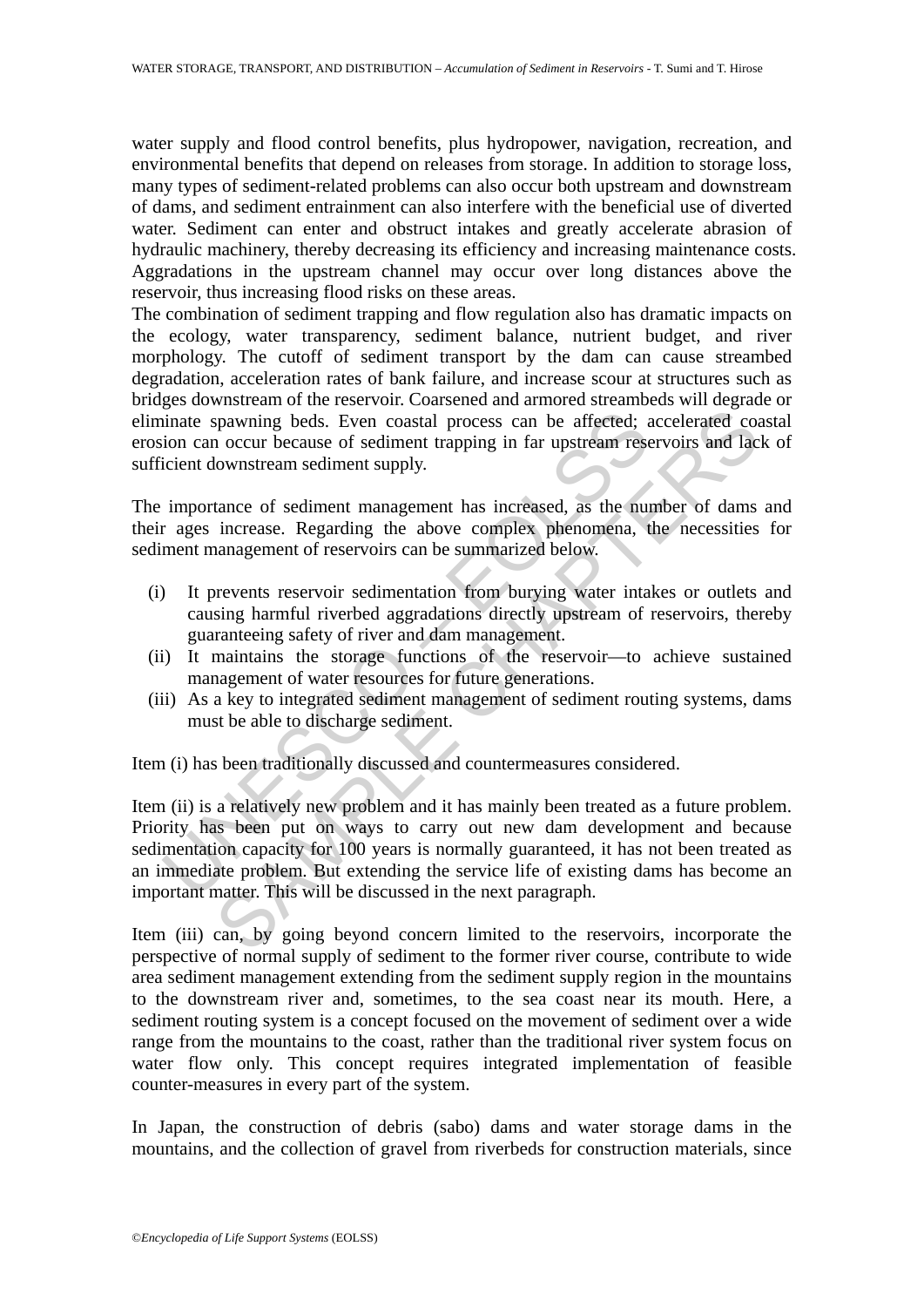the end of the Second World War, have created a number of serious problems caused by a shortage of supplied sediment. These are the lowering of downstream riverbeds, increasingly monotonous river courses and the retreat of coastlines. The retreat of the coastline is a particularly serious problem, to the extent that approximately 60% of Japan's 34 000 km of coastline has been eroded, and about 40% of this erosion is caused by a reduction in the quantity of sediment supplied by rivers, as a consequence of reservoir sedimentation.

In response, intensive studies have been started to clarify the sediment balance of sediment routing systems in rivers of this kind, to appropriately manage the flowing sediment both in normal periods and during floods. To plan integrated sediment management for the sediment routing systems, it is necessary to focus on sediment management throughout the sediment routing systems instead of dealing only with the problem of the sedimentation of reservoirs. Recently, projects to excavate sediment from reservoirs and transport it downstream have been attempted. In contrast to the "normal instream flow" required to preserve river environments, we must designate the "normal sediment flow" necessary to preserve the shape of the riverbed in each river course and the coastline near its mouth, and try to supply the necessary sediment from reservoirs in order to satisfy this stipulated volume.

blem of the sedimentation of reservoirs. Recently, projects to<br>n reservoirs and transport it downstream have been attempted.<br>mal instream flow" required to preserve river environments, we<br>man sediment flow" necessary to pr If the sedimentation of reservoirs. Recently, projects to excavate sediviors and transport it downstream have been attempted. In contrast to stream flow" required to preserve river environments, we must designate different This chapter deals with the general concept of reservoir sedimentation and its management measures. Reservoir sedimentation is a complex phenomenon from sediment yield to transport and deposition within reservoirs. The seriousness of sedimentation and necessities for countermeasures are different in each reservoir or each river basin. Not only for tackling the traditional problems related to reservoir sedimentation, integrated reservoir sedimentation management should be considered both for sustainable management of water resources and sediment flow in the entire watershed. Reservoir sedimentation is one of the most crucial issues to be solved this century for sustainable water resources management. 'Do it now and do it quick' (Bruk, 1996) is the clue to success and this concept should be common sense for all responsible people.

# **2. Sustainable Sediment Management**

Based on the inventory published by the International Commission on Large Dams (ICOLD) and the current rate of dam construction, as of 2000 there were about 45 000 large dams (higher than 15 m) and an estimated 800 000 smaller ones around the world, the vast majority of which were built after 1950. These improve the living conditions of many of the world's six billion people. The main functions of these modern dams are to (i) provide reliable irrigation water, (ii) generate electricity, (iii) supply water for domestic and industrial uses, and (iv) help with flood control.

Reservoir construction requires sites with particular hydrologic, geologic, topographic, and geographic characteristics, and existing reservoirs generally occupy the best available sites. The possibilities for constructing new dams are becoming increasingly limited due to physical, social and environmental constraints. On the other hand, demand for reliable water is steadily increasing throughout the world. Freshwater resources are very unevenly distributed. Even those parts of the world with large rivers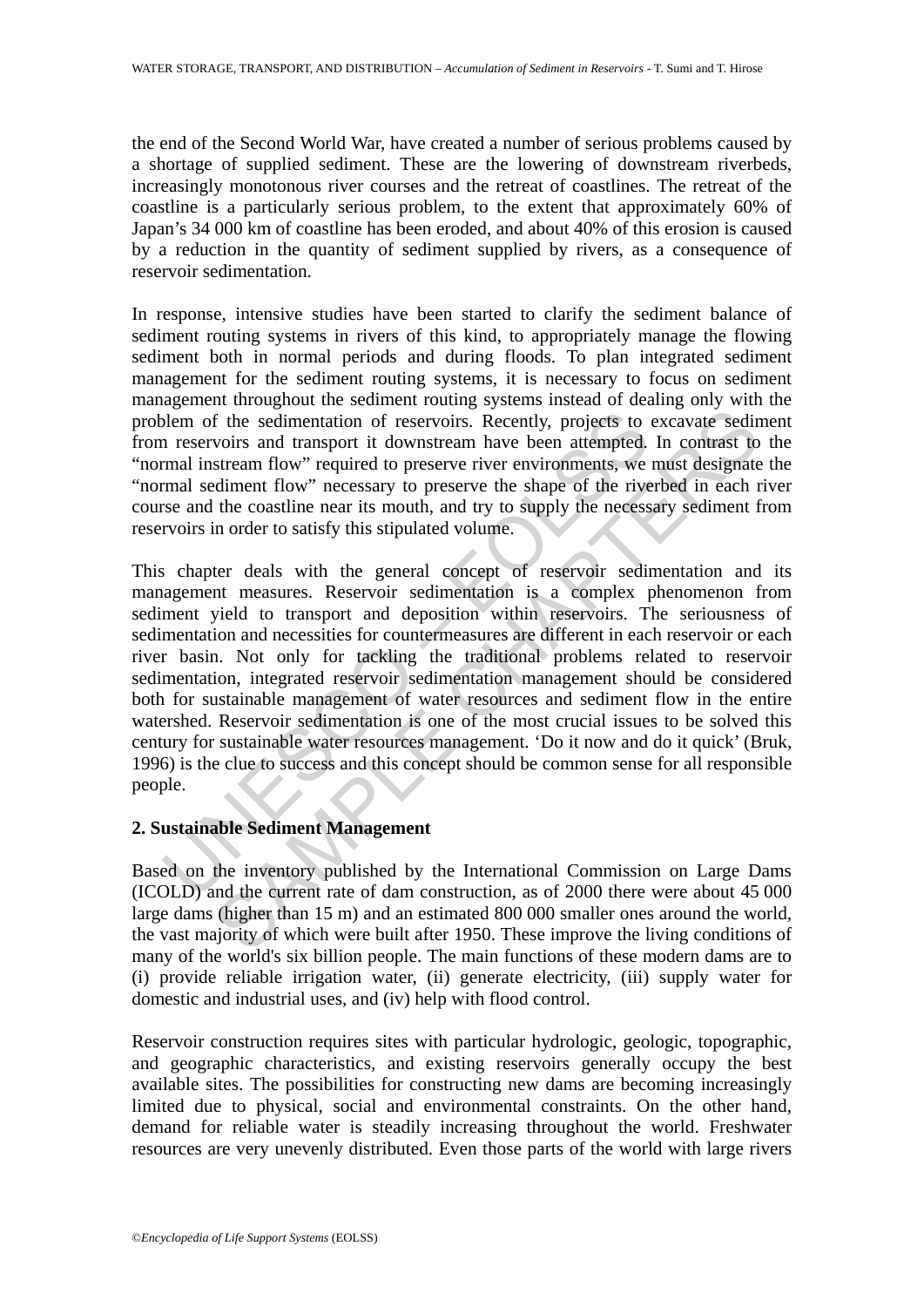may experience significant seasonal variations and unpredictable weather changes leading to occasional disastrous floods or droughts.

With their present aggregate storage capacity of about  $6000 \text{ km}^3$ , dams clearly make a significant contribution to the efficient management of finite water resources that are unevenly distributed and subject to large seasonal fluctuations. However, large dams do involve substantial set-up and operating expenses, as well as possible social and environmental costs (for example, due to problems of resettlement, negative effects on upstream and downstream ecology, downstream loss of silt and fertility, etc.). In addition, the costs of safely decommissioning a dam at the end of its useful life can be quite substantial. All of the above benefits and costs should be accounted properly when deciding to build a dam and when planning an operating strategy. It is therefore imperative to maximize the net gains from what we already have and what we are going to be able to build in the future. As a generation that has constructed most of the existing large dams, it is our responsibility to not only solve our own problems, but to also try to care for the interests of the coming generations.

Aside from dam failure through faulty design or natural hazards, which modern dam engineering has been able to reduce to socially acceptable limits, the major threat to the productivity and longevity of dams is reservoir sedimentation. An overwhelming majority of existing dams have traditionally been planned, designed, and operated to continuously trap sediment on the assumption that they have a finite "life," frequently as short as 100 years, which will eventually be terminated by sediment accumulation. Little thought has been given to reservoir replacement when today's impoundments are lost to sedimentation or to procedures to maintain reservoir services with specific provisions for sustained long-term use despite continued sediment inflow.



Figure 1.World storage volume and sedimentation loss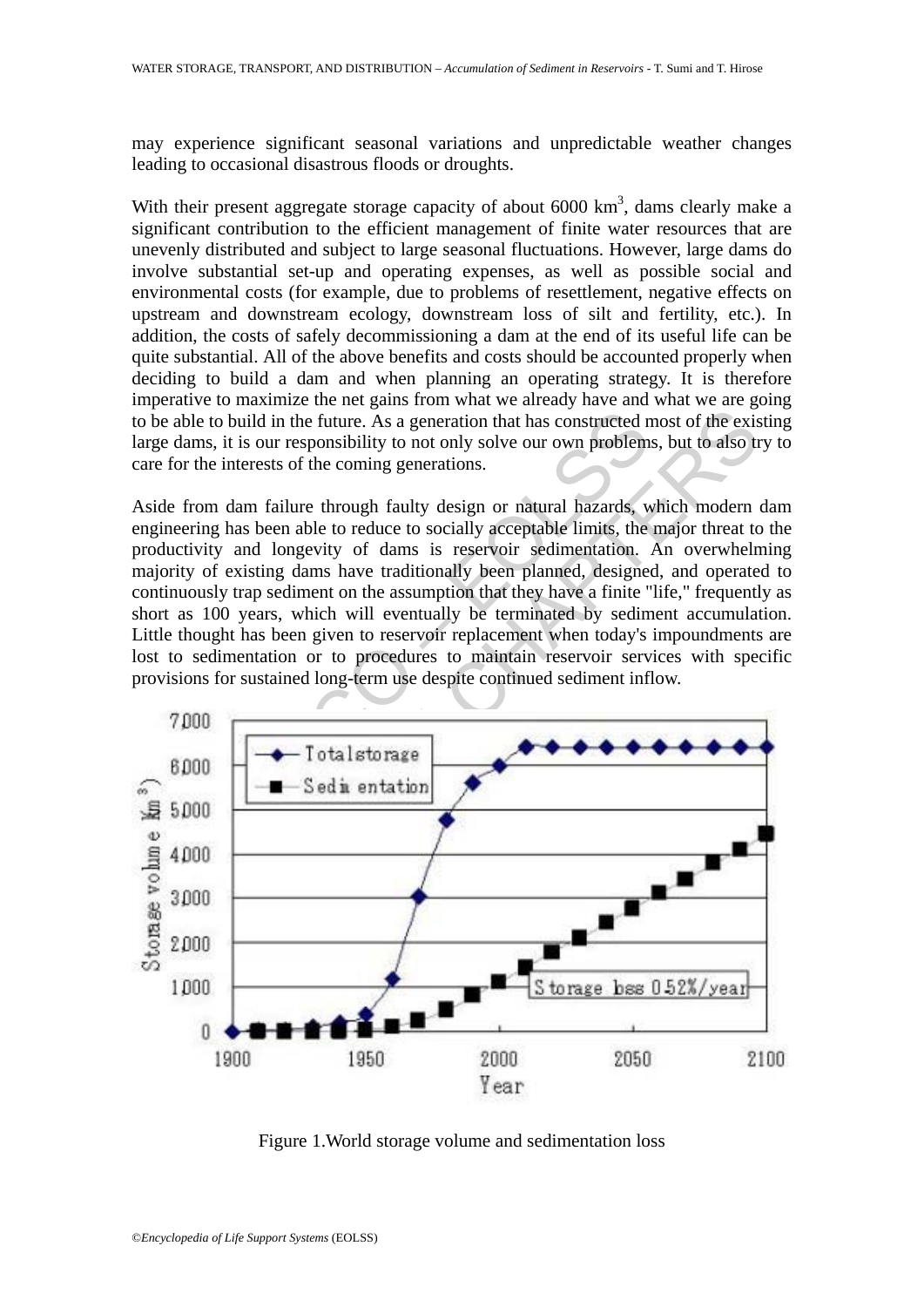The annual sediment yield being deposited into existing reservoirs varies worldwide over a range from 20 to 5000m/km, with a world average of about 100m/km (see section 3). Current gross storage capacity in the world is  $5976 \text{ km}^3$ , and total storage loss and annual sedimentation rate are about  $567 \text{km}^3$  (11.8%) and 30.85 $\text{km}^3$  (0.52%) respectively.

| Region               | Capacity<br>Total<br>(km <sup>3</sup> ) | Annual<br>sedimentation $(km^3)$                               | Sedimentation<br>loss(%)     | Total<br>Capacity<br>loss<br>$(km^3)$ |  |
|----------------------|-----------------------------------------|----------------------------------------------------------------|------------------------------|---------------------------------------|--|
| North America        | 1845                                    | 3.69                                                           | 7.9                          | 112                                   |  |
| South America        | 973                                     | 1.04                                                           | $2.5\,$                      | 17                                    |  |
| Northern             | 822                                     | 1.88                                                           | 6.8                          | 48                                    |  |
| Europe               |                                         |                                                                |                              |                                       |  |
| Southern             | 135                                     | 0.25                                                           | 5.6                          | 6                                     |  |
| Europe               |                                         |                                                                |                              |                                       |  |
| Sub-Saharan          | 574                                     | 1.32                                                           | 7.8                          | 32                                    |  |
| Africa               |                                         |                                                                |                              |                                       |  |
| Northern             | 188                                     | 0.15                                                           | 2.4                          | 3                                     |  |
| Africa               |                                         |                                                                |                              |                                       |  |
| China                | 526                                     | 14.93                                                          | 45.8                         | 230                                   |  |
| Southern Asia        | 233                                     | 1.66                                                           | 13.1                         | 31                                    |  |
| Central Asia         | 132                                     | 1.48                                                           | 26.9                         | 29                                    |  |
| South<br>East        | 117                                     | 0.35                                                           | 8                            | 6                                     |  |
| Asia                 |                                         |                                                                |                              |                                       |  |
| Pacific rim          | 232                                     | 0.75                                                           | $\overline{7.6}$             | 15                                    |  |
| Middle East          | 199                                     | 3.36                                                           | 27.7                         | 38                                    |  |
| Global Total         | 5976                                    | 30.85                                                          | 11.8                         | 567                                   |  |
| 35                   |                                         | Table 1. Distribution of storage volume and sedimentation loss |                              |                                       |  |
| 3                    | $\boldsymbol{\times}$                   |                                                                |                              | · Multi-purpose<br>× Waterpower       |  |
|                      | ×<br>×                                  |                                                                |                              |                                       |  |
| 25                   |                                         |                                                                |                              |                                       |  |
| $\hat{z}$            |                                         | $\times$                                                       | + Municipalwater             |                                       |  |
|                      |                                         | ਨ                                                              | US reservoirs(1,105) average |                                       |  |
| Annual loss (A<br>15 |                                         |                                                                |                              |                                       |  |
|                      |                                         |                                                                |                              |                                       |  |

Table 1. Distribution of storage volume and sedimentation loss



Figure 2. Reservoir storage capacity and annual loss in Japan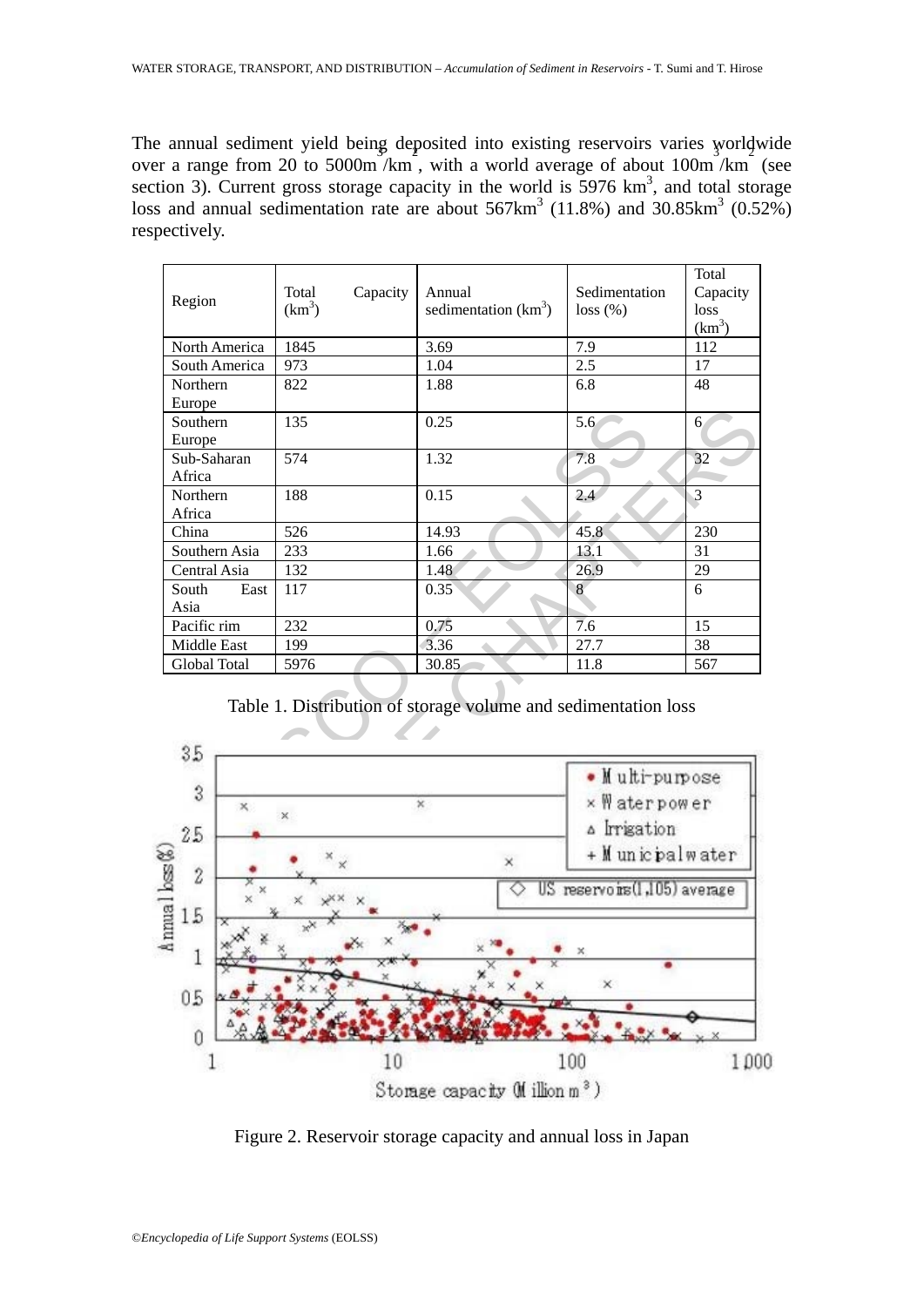Based on the above record, the future scenario can be estimated. Figure 1 shows the relationship between total dam reservoir capacity changes with the loss of dam reservoir capacity by sedimentation around the world. This reveal that while the construction of new dams increases capacity, this capacity is lost at an average rate of 0.52% per year, and that if capacity that will be newly developed is not considered, total reservoir capacity will decline by more than 50% by 2100. But the severity of sedimentation varies depend on each reservoir since sedimentation rates vary greatly around the world, depending mainly on climate (Table 1) and locally on characteristics of drainage basin and reservoir size (storage volume) (Figure 2). Figure 2 can be modified using specific storage capacity (Storage capacity / Catchment area), as Figure 3. Annual losses of almost all reservoirs with specific storage capacities over 100 mm are less than 0.5%, i.e. annual average sediment yields are less than 0.5mm.



Figure 3. Specific storage capacity and annual loss in Japan

Neither current nor projected levels of population and economic activity can be sustained if today's inventory of storage reservoirs is lost to sedimentation, and, as population and economic activity grow, reliance on the services provided by dams is increasing. Sudden loss of the world's reservoir capacity would be a catastrophe of unprecedented magnitude, yet their gradual loss due to sedimentation receives little attention or corrective action.

Because of the high cost and multiple problems associated with sediment removal and disposal on a massive scale, the sedimentation of large reservoirs is to a large extent an irreversible process. If future generations are to benefit from essential services provided by reservoirs, it will be largely through the preservation and continued utilization of existing reservoir sites, not the continued exploitation of a shrinking inventory of potential new sites. The water supplies and other benefits derived from reservoirs do not constitute renewable resources unless sedimentation is controlled.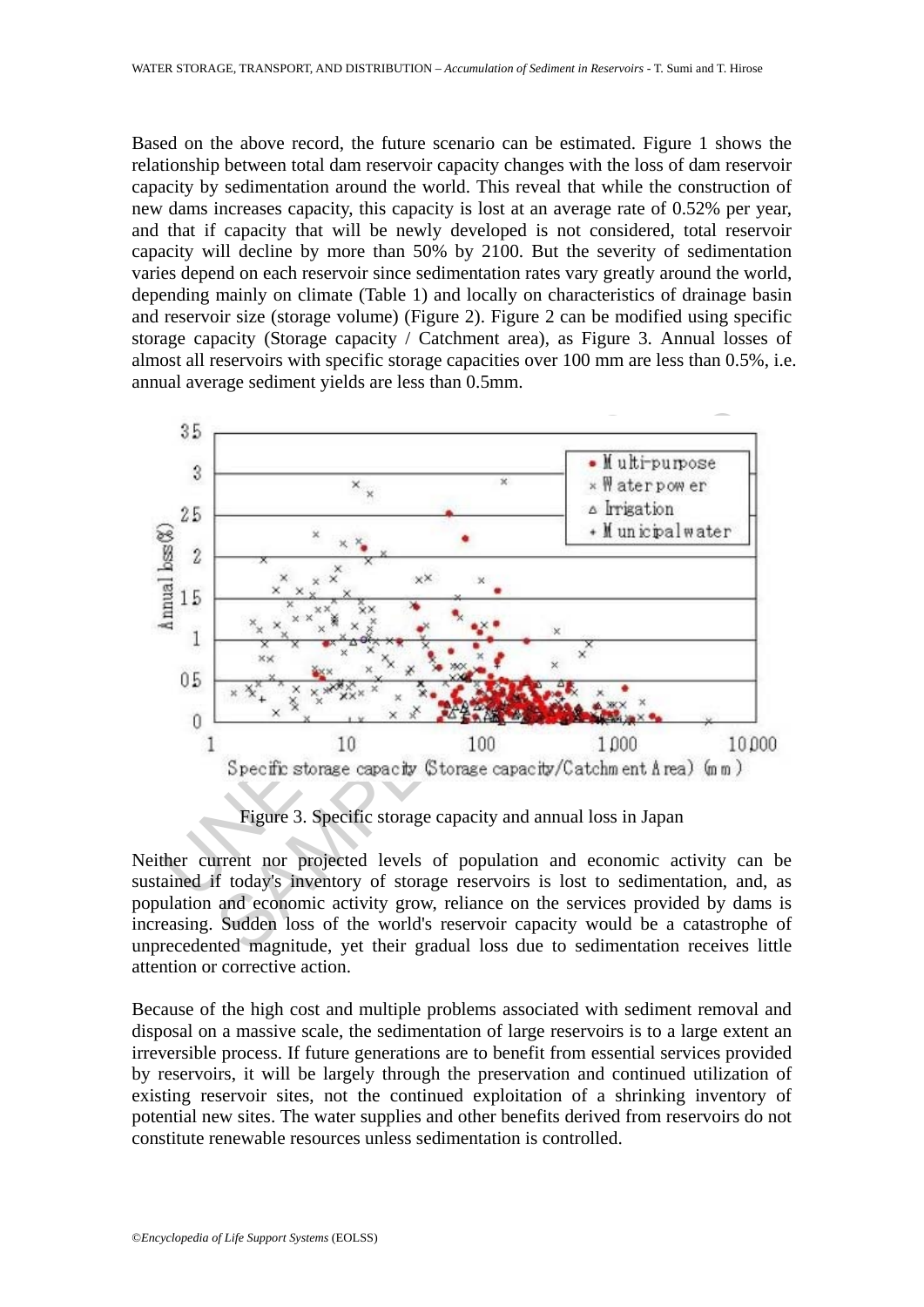Sustainable sediment management encompasses the entire fluvial sediment system, consisting of the watershed, river, reservoir, and dam. It is not achieved without cost. As a minimum, it involves better information and improved management, but it may also include large operational and capital costs for watershed management, the construction of low-level outlets or bypass works, temporary removal of the dam from service for sediment management activities, release of increased volumes of water downstream for sediment discharge, and dredging.

It will frequently not be economically attractive to manage existing reservoirs to maintain the original active storage volume, implying that firm yield, power production, or other benefits may be reduced in the long term. At some sites the loss of benefits will be zero, but at others it will be large. Nevertheless, continued operation with reduced net benefits is preferred to project abandonment.

fact that the world's inventory of suitable reservoir sites is listional reason for encouraging the sustainable management c<br>stassing to assess the economic feasibility of sediment management<br>ideal allow the life of dams t France Proposition of suitable reservoir sites is limited provident reason for encoronary of suitable reservoir sites is limited provident conserved to assess the economic feasibility of sediment management strategies ow t The fact that the world's inventory of suitable reservoir sites is limited provides an additional reason for encouraging the sustainable management of dams. So it is necessary to assess the economic feasibility of sediment management strategies that would allow the life of dams to be substantially prolonged. Even if reduced accumulation or removal of sediment is technically possible, its socio-economic viability will depend on physical, hydrological, and financial parameters, as well as environmental aspects.

There has been the tacit assumption that somebody else, members of a future generation, will find a solution when today's reservoirs become seriously affected by sediment. However, sedimentation problems are growing as today's inventory of reservoirs ages, and severe sediment problems are starting to be experienced at sites worldwide, including major projects of national importance. Sediment management in reservoirs is no longer a problem to be put off until the future—it has become a contemporary problem.

Global warming is a problem of public concern that is likely to occur in the next 100 years, but in fact the forecast temperature increase said to be of several degrees is only a very approximate estimate. But because this decline in our water resources stock caused by sedimentation is a certainty that will not improve, it must be considered to be an even more serious problem than global warming. The long-term sustainable management of water resources in this way must, just like global warming, be treated as a problem of "intergenerational equity".

In other words, existing dams have been constructed at dam sites with relatively advantageous topography and geology, and, assuming that such good sites are in limited supply, these must not be used up and abandoned by this generation.

As regards the retirement cost of dams, if dam removals are required because of serious riverbed aggradations upstream of reservoirs or other structural problems caused by sedimentation, those removal costs might be very much higher than those of simple abandonment. Therefore, these uncertain costs should not be casually left for future generations to bear, and it is vital that now, while we are enjoying the benefits of these dams, we plan and implement measures that can be sustained as long as possible.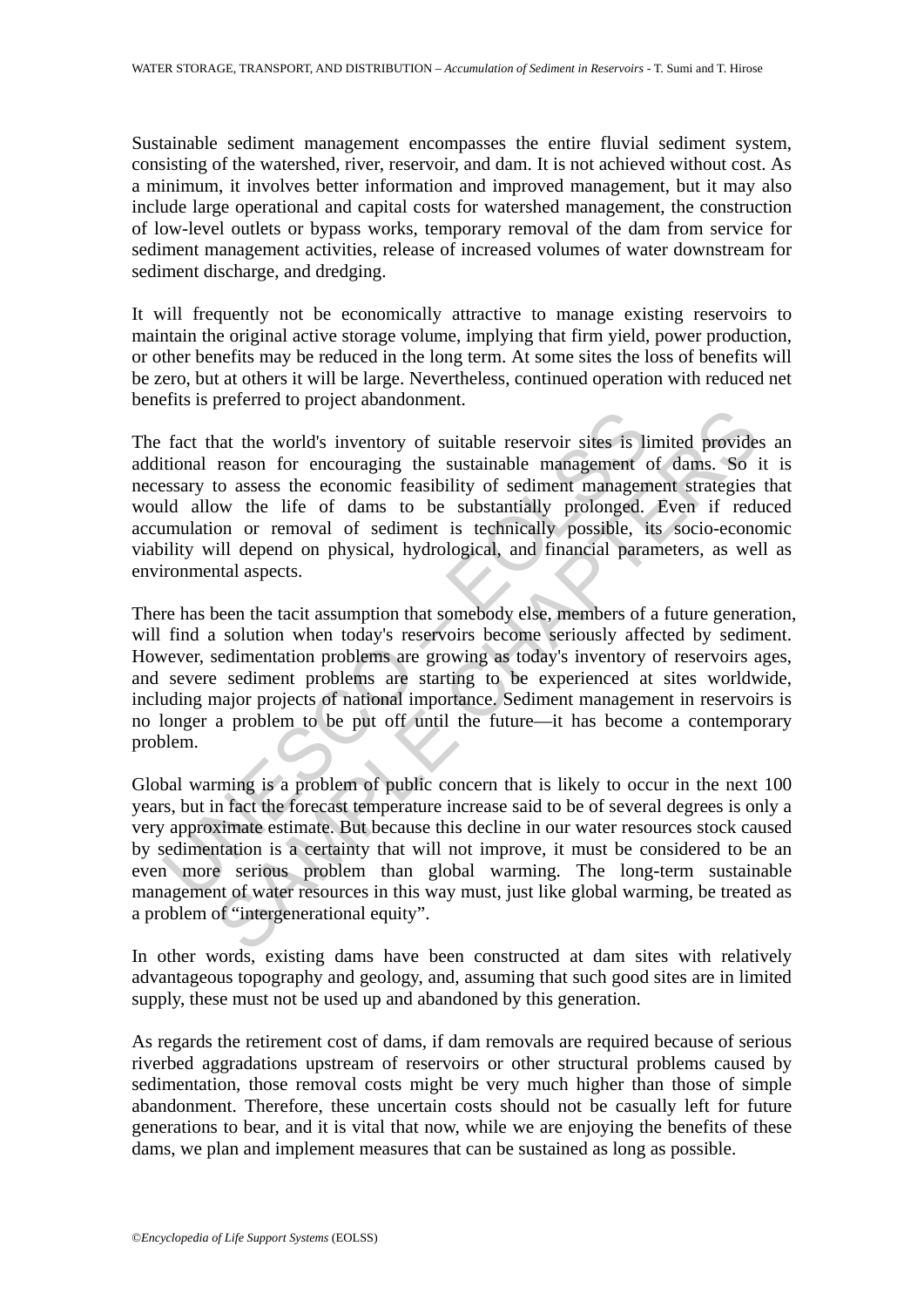- -
- -
- TO ACCESS ALL THE **30 PAGES** OF THIS CHAPTER, Visit[: http://www.eolss.net/Eolss-sampleAllChapter.aspx](https://www.eolss.net/ebooklib/sc_cart.aspx?File=E2-12-02-05)

### **Bibliography**

Ashida K. and Okumura T. (1974). *Study on the Reservoir Sedimentation*, Annual report of the Disaster Prevention Research Institute, Kyoto University. [This paper presents the relationship between drainage area and sediment yield in Japan]

Atkinson E. (1996). *The feasibility of flushing sediment from reservoirs*, HR Wallingford Report OD137. [This report presents various world data of wide flushing reservoirs and proposes some criteria for successful operation]

Basson, G. and Rooseboom A. (1996). *Sediment pass-through operations in reservoirs*, Proc. Int. Conf. on Reservoir Sedimentation, Vol. 2. [This paper proposes a diagram that can be used to make a preliminary judgment on which reservoir operation mode should be preferred for sedimentation control]

Batuca D.G. and Jordaan J.M. (2000). *Silting and Desilting of Reservoirs*, A.A.Balkema. [This is a textbook that presents general information on reservoir sedimentation]

Bruk S. (1996). *Reservoir sedimentation and sustainable management of water resources -International perspective-*, Proc. Int. Conf. on Reservoir Sedimentation, Vol. 1. [This paper describes the general situation of reservoir sedimentation in the world and its importance for reservoir sustainability]

Brune G.M. (1953). Trap Efficiency of Reservoirs, Trans. Am. Geophysical Union 34-3. [This paper presents a diagram that can be used to estimate sediment trap efficiency of reservoirs by capacity-inflow ratio]

and sealment yield in Japan]<br>
and sealment yield in Japan]<br>
Inson E. (1996). The *feasibility of flushing sediment from reservoirs*, HR Wallis<br>
is report presents various world data of wide flushing reservoirs and prope<br>
I ment yield in Japan]<br>
(1996). The feasibility of flushing sediment from reservoirs, HR Wallingford Report OI<br>
presents various world data of wide flushing reservoirs and proposes some criteri<br>
eration]<br>
Recossboom A. (1996 Gerster S. and Rey P. (1994). *Ökologische Folgen von Stauraumspülungen*, Bundesamt für Umwelt, Wald und Landschaft (BUWAL). Schriftenreihe Umwelt, Nr. 219. [This report presents general information on environmental impacts by reservoir sedimentation management and some guidelines to minimize those impacts]

Hwang J.S. and Lai J.S. (1996). *Sedimentation Problem in PWCB Reservoirs in Taiwan*, Proc. Int. Conf. on Reservoir Sedimentation, Vol. 3. [This paper presents a sediment sluicing example and its benefits]

Julien P.Y. (1998). *Erosion and Sedimentation*, Cambridge University Press. [This book presents general information on sediment transport and reservoir sedimentation]

Merle G. (2000). *Some Environmental Aspects of Flushing*, Proceedings of the International Workshop and Symposium on Reservoir Sedimentation Management, Toyama. [This paper presents general information on environmental impacts of reservoir sedimentation management and some guidelines to minimize those impacts]

Morris G.L. and Fan J. (1997). *Reservoir Sedimentation Handbook*, McGraw-Hill. [This is a widely used handbook that presents various aspects of reservoir sedimentation and worldwide experience]

Newcombe C.P. and Macdonald D.D. (1991). *Effects of Suspended Sediments on Aquatic Ecosystem*, North American Jour. of Fisheries Management, 11. [This paper discusses effects of suspended sediments on aquatic ecosystem and proposed a general index to measure the intensity]

Rambaud J., Clair M., Sandret J., Frau J-P., Khalanski M. and Ricard C. (1988). *Experience acquise dans les vidanges de retenues par Electricité de France at la Compagnie Nationale du Rhone*, Transactions of 16<sup>th</sup> ICOLD, San Francisco, Q60. [This paper shows environmental features of reservoir flushing and emptying operations in French reservoirs]